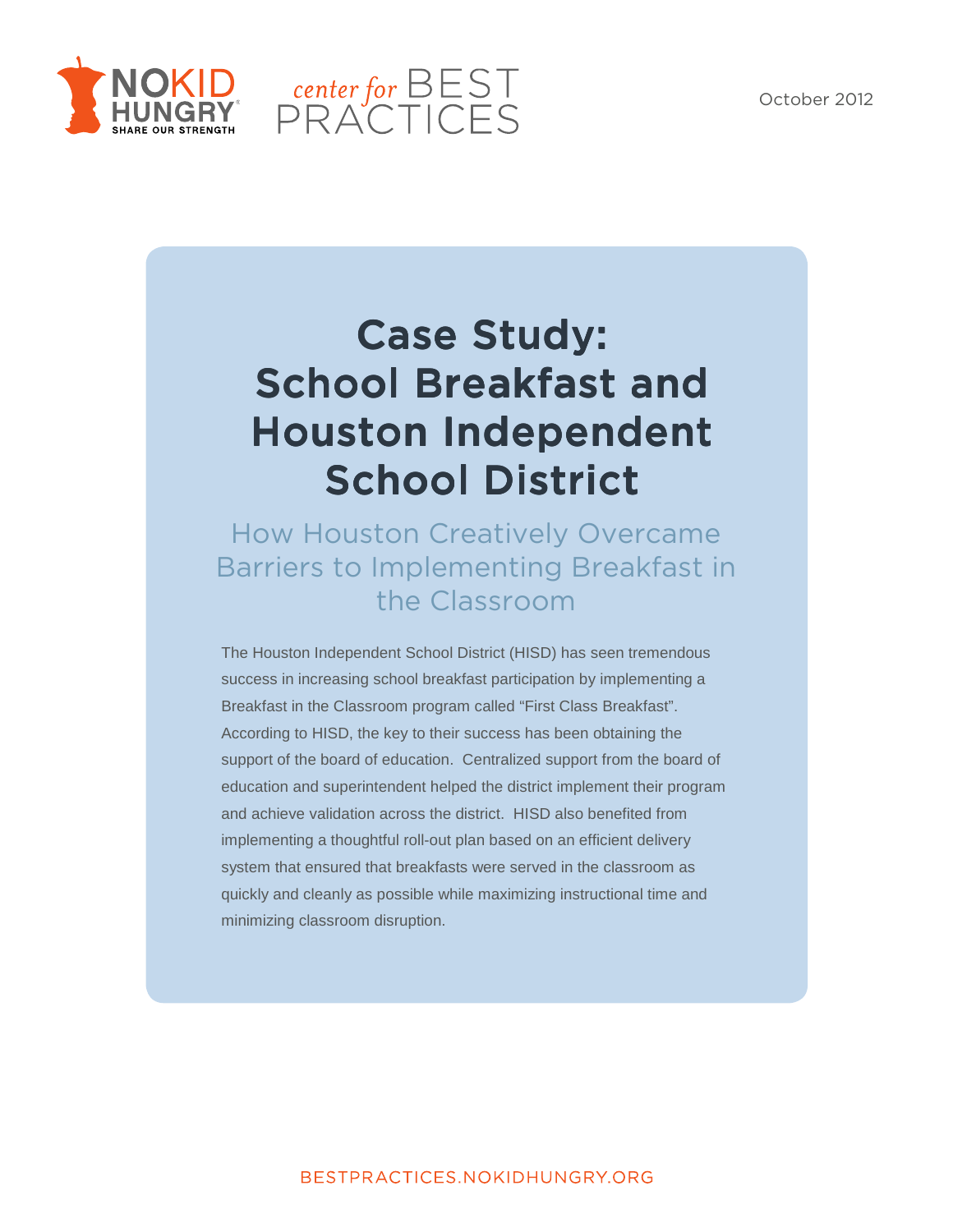

center for BEST<br>PRACTICES

### **BACKGROUND: SCHOOL BREAKFAST IN HOUSTON**

The Houston Independent School District (HISD) has operated a universal free breakfast program in a portion of its schools for many years and expanded this program district wide during the 2006- 07 academic year. Yet, despite the fact that the district served all breakfasts at no cost to its students, participation in school breakfast remained stubbornly low at approximately 30 percent, despite the fact that 80 percent of students qualify for free or reduced-price meals. Given the size of this needy population at the seventh largest school district in the country, district officials knew that many more children should be benefiting from the School Breakfast Program.

#### **STEPS TO INCREASING PROGRAM PARTICIPATION**

To respond to this low participation, HISD began a voluntary program that allowed schools to choose to implement a Breakfast in the Classroom (BIC) program in order to increase participation in school breakfast. As a result, approximately 30 schools out of the over 200 in the district began implementing BIC. Most of these schools were high-need and participation in breakfast usually rose to 80 percent or more. Although local school officials knew the benefits of breakfast, it was difficult to convince the majority of schools to voluntarily switch to serving BIC.

In September 2009, Superintendent Terry Grier began working at HISD, coming from San Diego where he was a proponent of their successful BIC program. In order to advocate for expanded BIC at all HISD elementary schools, Superintendent Grier requested that HISD Food Services present on the benefits of BIC to the school board. After this presentation, the school board was so convinced of the benefits of classroom breakfast that they approved expansion to all 217 elementary and middle schools.

Starting in February 2010, HISD began their First Class Breakfast program. The program rolled out to a set number of schools per week so that all 217 schools would be implementing BIC by November 2010. The district first focused on high-need schools. School breakfast participation rates rose to nearly 90 percent in many of the elementary schools with slightly lower rates in middle schools. Overall, HISD doubled breakfast participation. Based on survey responses from principals, schools saw a decrease in nurse visits, absenteeism, and tardiness after implementing BIC. When the district compared the 2009-10 academic year with the 2010-11 academic year, they found that elementary and middle school attendance and passing rates rose while disciplinary actions fell. HISD received some external funding to help implement their First Class Breakfast program from Share Our Strength and Dairy MAX, a non-profit affiliated with the National Dairy Council.